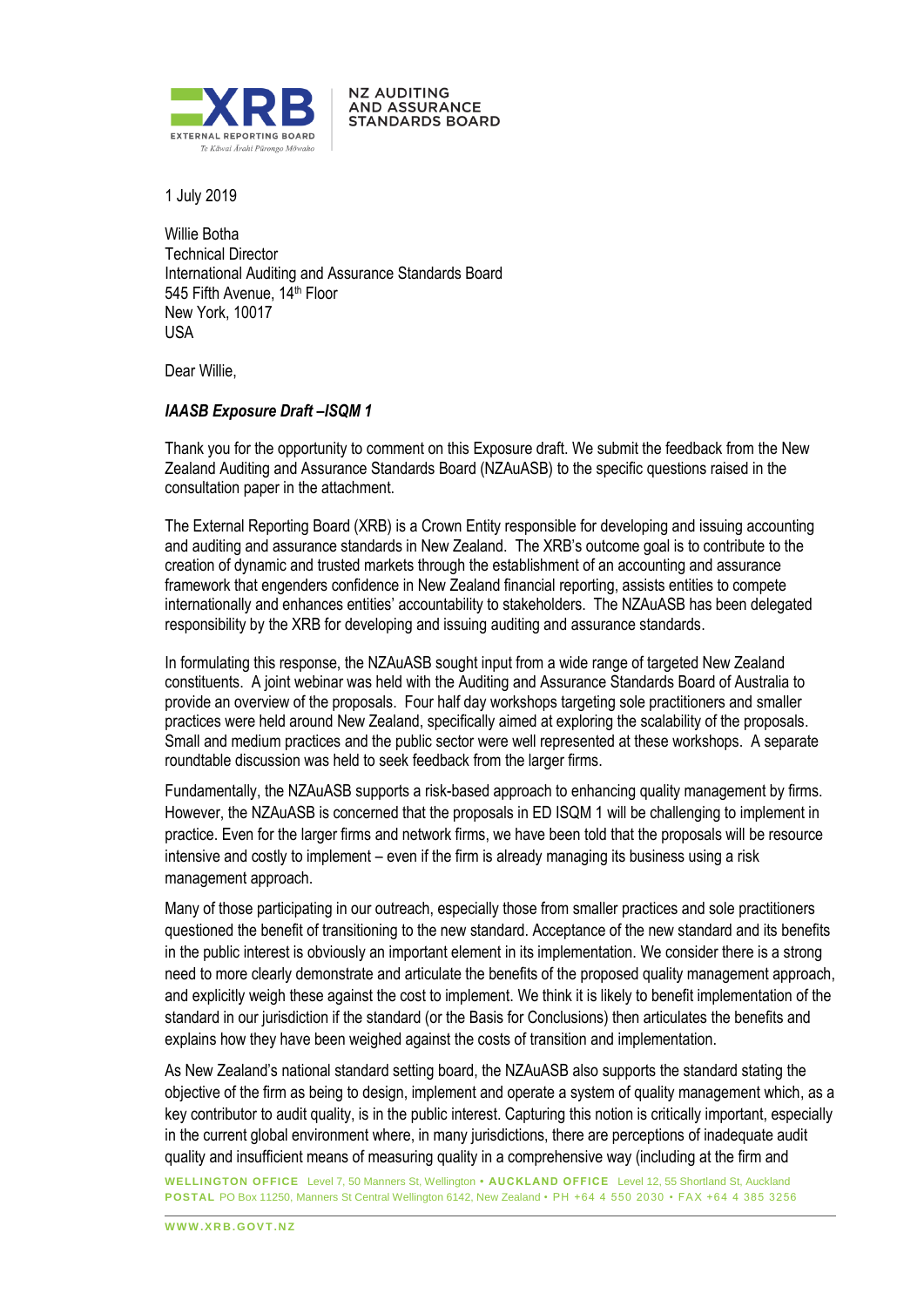engagement level). A strong and measurable system of quality management at both the firm and engagement level has an important part to play in restoring trust in the value of audit.

Key messages for the IAASB to reflect upon in finalising the proposals include:

- The length and density of the material. This is a major point of concern and may be a barrier to effective application of the standard. We encourage a review of the drafting conventions used in the exposure draft, to ensure that the requirements are clear and the application material will assist practitioners (rather than for example repeating requirements or justifying the requirement).
- The extent of prescription in the standard. As we comment in the detailed submission, the combination of risk management with compliance seems to result in a hybrid that is likely to undermine the real benefits of the risk-based approach. We encourage the IAASB to reconsider the inclusion of prescriptive requirements.
- The large cost and resourcing needed to implement these proposals. We raise with the IAASB for consideration the benefit of developing a tool such as a "thinking list" of common quality risks (in the form of a generic list of common risks that practitioners can consider as applicable to their circumstances when undertaking the risk assessment and add to as appropriate) within the standard and/or develop illustrative documentation to assist practitioners to implement the proposals. We consider this may help to mitigate the large cost and resourcing burden without detracting from the benefits of a risk-based approach.

Should you have any queries concerning our submission please contact either myself at the address details provided below or Sylvia van Dyk (sylvia.vandyk@xrb.govt.nz).

Yours sincerely,

 $\leq$  $e$  and  $e$ 

**Robert Buchanan Chairman** Email: robert@buchananlaw.co.nz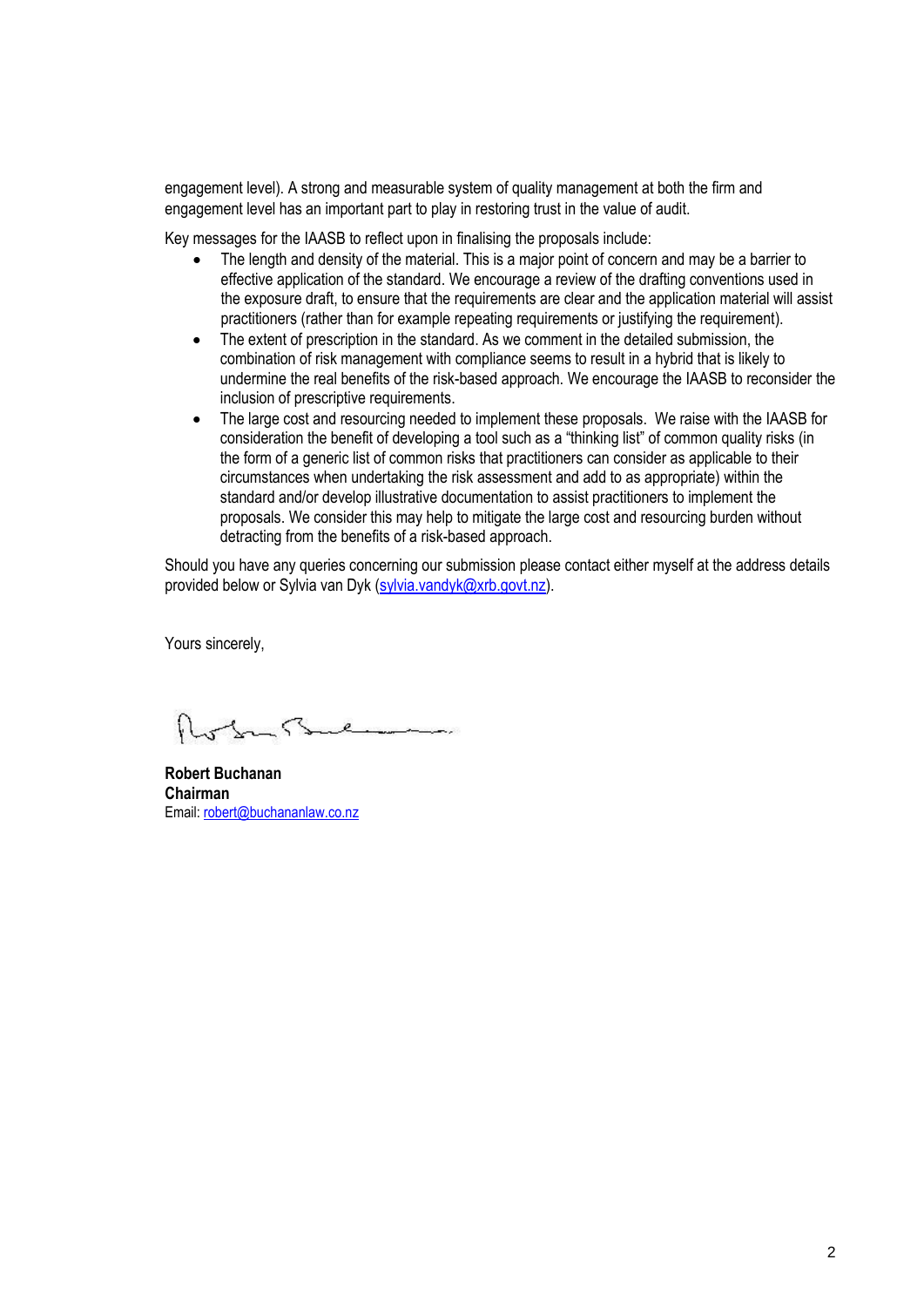# **Submission of the New Zealand Auditing and Assurance Standards Board**

## *IAASB Exposure Draft – ISQM 1*

# **I Overall Questions**

## **1) Does ED-ISQM 1 substantively enhance firms' management of engagement quality, and at the same time improve the scalability of the standard?**

### **Response:**

The NZAuASB considers that a risk-based approach to quality management should substantively enhance firms' management of engagement quality. The Board has been advised that many of the mid and larger tier firms in New Zealand already apply a quality risk management approach, with some variation in practice; and that the proposals largely codify what is being applied as best practice.

More work needs to be done to improve the scalability of the standard. Feedback from the New Zealand constituency indicates that, for small to medium-sized practices and sole practitioners (together in this submission described as SMPs), both the cost to transition to the new requirements and ongoing cost to apply the proposed approach will be significant and may not significantly improve engagement quality if such firms are unable to appropriately resource meeting the requirements.

We expand on these points in the specific questions below.

#### **In particular:**

**(a) Do you support the new quality management approach? If not, what specific attributes of this approach do you not support and why?**

#### **Response:**

Yes, the NZAuASB supports the new quality management approach. The risk-based approach proposed in ED ISQM 1 aligns with other well-established frameworks, for example the ISO 9000 series of standards on quality management and ISO 31000 standard on risk management.

The proposals will be beneficial if practitioners focus efforts on quality, and continuously think about how to improve quality. However, the NZAuASB is concerned that the extensive use of prescription in the standard will detract from achieving those benefits. Effective management of engagement quality should involve a methodology by which firms and practitioners focus on identifying and managing risks, rather than complying with checklists of quality requirements.

The extensive prescription of the proposals suggests that the IAASB's approach is, in effect, a hybrid of risk-based quality management and prescribed procedures, with requirements to apply risk assessment and mitigation techniques while retaining a level of prescription (largely from the extant standard) which has the potential to predetermine outcomes in relation to specific risks. In other words, the standard may be viewed as taking a risk-based plus checklist approach; the NZAuASB is concerned that overly prescriptive objectives may hinder the proper application of a true risk-based approach.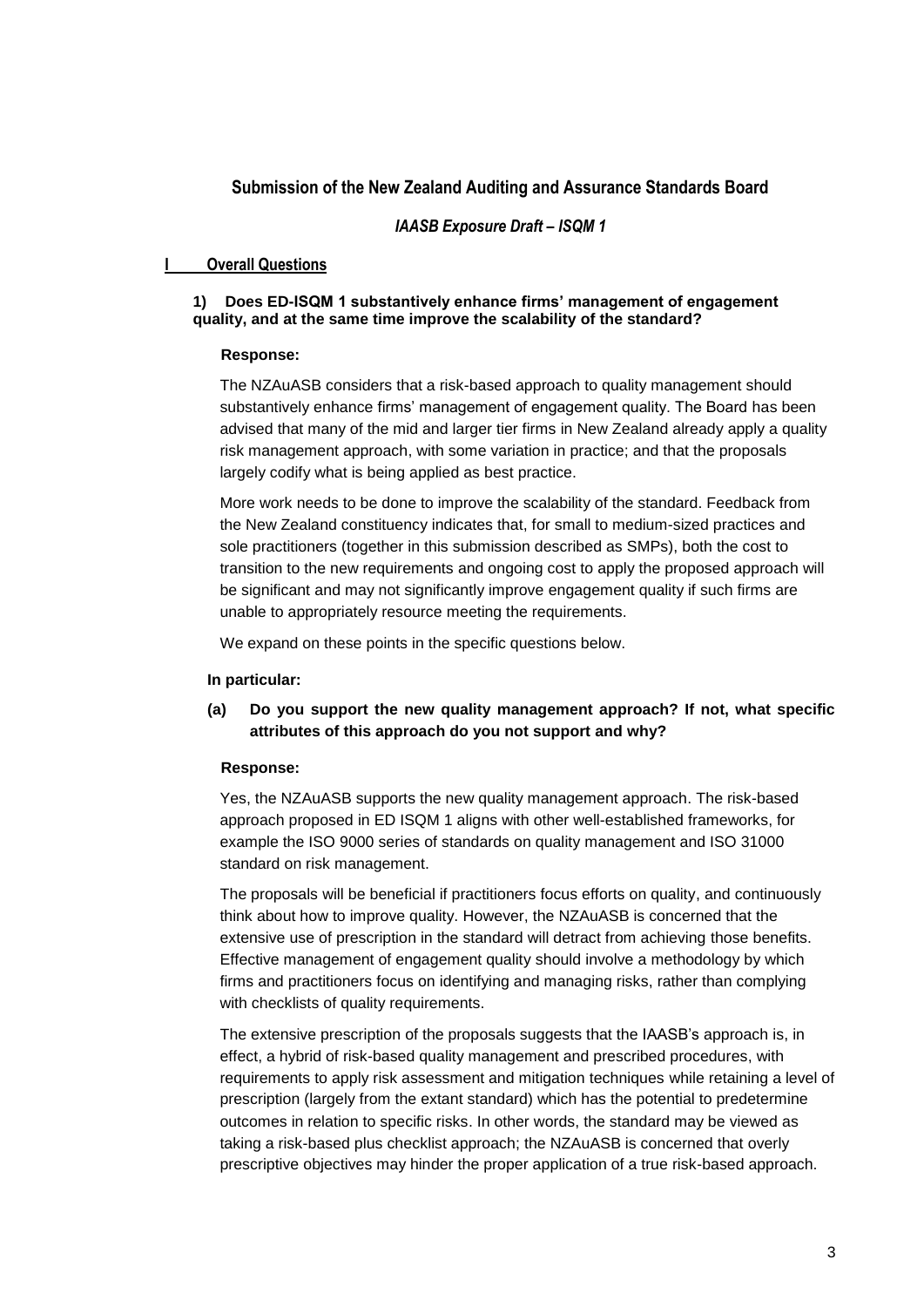Most notably, we are concerned the proposed quality objectives are too granular. This was also the view of most New Zealand practitioners we spoke to. We recommend that the proposals be enhanced by lifting the quality objectives to a less granular level. This is further explored in response to question 6(b).

**(b) In your view, will the proposals generate benefits for engagement quality as intended, including supporting the appropriate exercise of professional scepticism at the engagement level? If not, what further actions should the IAASB take to improve the standard?**

#### **Response:**

The NZAuASB considers the proposals will generate benefits and should assist to focus practitioners on the importance of quality at both the firm and the engagement level. The NZAuASB is also supportive of the emphasis on professional scepticism in the proposals.

However, the benefits for engagement quality will not be achieved if the requirements cannot be appropriately and effectively applied. Feedback from the New Zealand constituency indicates that the practical implementation of the proposals will be challenging, resource intensive, and therefore costly. The NZAuASB urges the IAASB to take further actions to address these challenges, both in the requirements and application guidance and in providing support for implementation.

From our targeted outreach it became clear that implementation support will be needed to assist, especially for SMPs. Feedback from SMPs was that the need to identify risks will be time consuming for individual practices. It was observed that many of the risks would be identical for such firms. Practitioners saw little value in requiring each firm to identify similar risks.

We raise with the IAASB for consideration the benefit of developing a "thinking list" of standard types of quality risks, that firms and practitioners could consider for their circumstances and be required by the standard to add to as appropriate. We do not think of this approach as creating a "checklist". To the contrary, we have in mind a description of the generic types of risks to engagement quality which could be identified and assessed by each firm when it is undertaking its assessment of risks in relation to the quality objectives, having regard to its own circumstances as the standard contemplates.

To further assist in implementation, there may also be benefit in extending that type of generic risk approach by developing a matrix of the quality objectives which could be mapped to common quality risks and responses. This guidance could be provided by the IAASB, or others, as part of the implementation approach.

In considering such an approach, the NZAuASB encourages the IAASB to specifically consider the implications of the quality management approach, and the requirements of the standard, for sole practitioners. This should be addressed in application material, and in other ways that enable a consistent and effective approach by SMPs to implementing the standard.

The NZAuASB also emphasizes the need for ongoing support by professional accounting bodies and others to assist over the transition period. However, we have heard concerns from practitioners that any guidance developed should be consistent with the principles of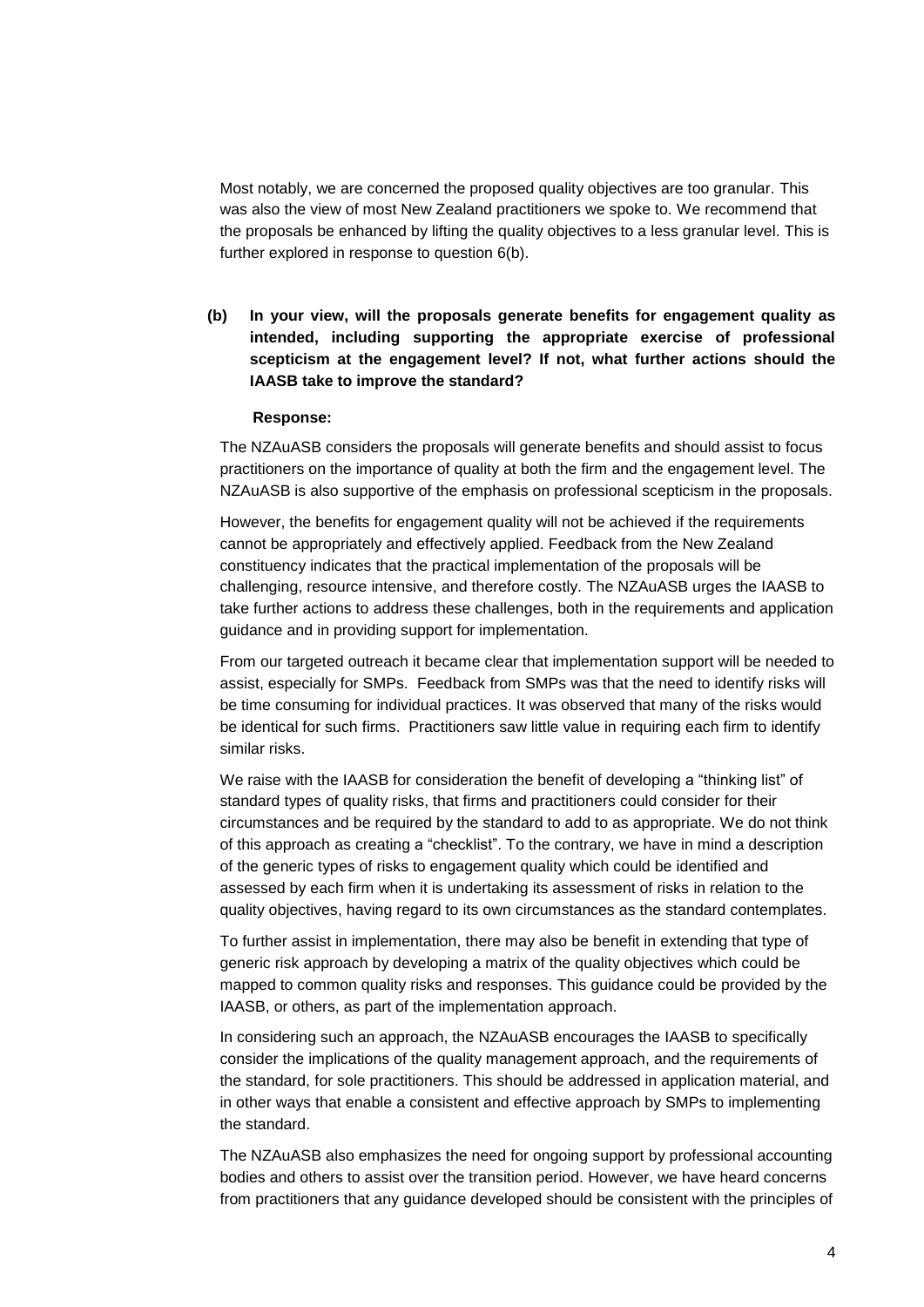the standard (when it is finalised) rather than establishing a professional body's (or regulator's) own interpretation of the standard. A co-ordinated effort at an international level may be the best way to develop this support.

**(c) Are the requirements and application material of proposed ED-ISQM 1 scalable such that they can be applied by firms of varying size, complexity and circumstances? If not, what further actions should the IAASB take to improve the scalability of the standard?**

#### **Response:**

Building on the response to question 1(b), the NZAuASB considers that many aspects of the ED will be challenging for SMPs and are not scalable. Whilst in principle, the risk assessment process will enable the firm to adjust the risk response according to its size and nature, the detail and prescriptiveness of the application material will make it difficult for SMPs to understand and apply the fundamentals of the risk-based approach throughout the requirements.

To address the lack of scalability, the NZAuASB encourages the IAASB to refine its drafting approach to reduce the length of the proposed requirements and application material. The length and density of the proposals is a barrier to its readability and understandability and therefore its effective application. The potential implementation challenges are seen to be more difficult for SMPs that do not have the level of technical support at their disposal. The density of the standard will only add to the resourcing burden.

For example, the introduction is lengthy and repeats the standard. While this may be useful initially, it will be less so as firms familiarise themselves with the changes. This overview of the standard could be positioned outside of the standard as a type of "At a Glance" summary.

The NZAuASB considers the following actions could help to reduce the length and enhance the clarity of the proposals:

- Remove all non "shall" statements from the requirements, and if necessary moved to application material to ensure that the drafting conventions of the clarity project are retained.
- Separate "shall" statements into separate requirements, i.e., ensure that requirements are short and to the point, rather than embedding multiple requirements within one requirement paragraph.
- Start with the small and simple, and add to the requirements and application material to address the more complex, rather than the other way around.

Some specific suggestions are included by way of an appendix to our overall responses.

In addition, the NZAuASB considers the documentation requirements may be overly onerous. More guidance on what and how to document may help to alleviate concerns and improve documentation to better demonstrate the application of professional judgement. For example, the proposals recognise that SMPs especially may have a less formal system of quality management. However, it is unclear how less formal approaches will be documented to demonstrate compliance to the regulators. The IAASB should be mindful that the purpose of enhanced documentation should focus on improving quality in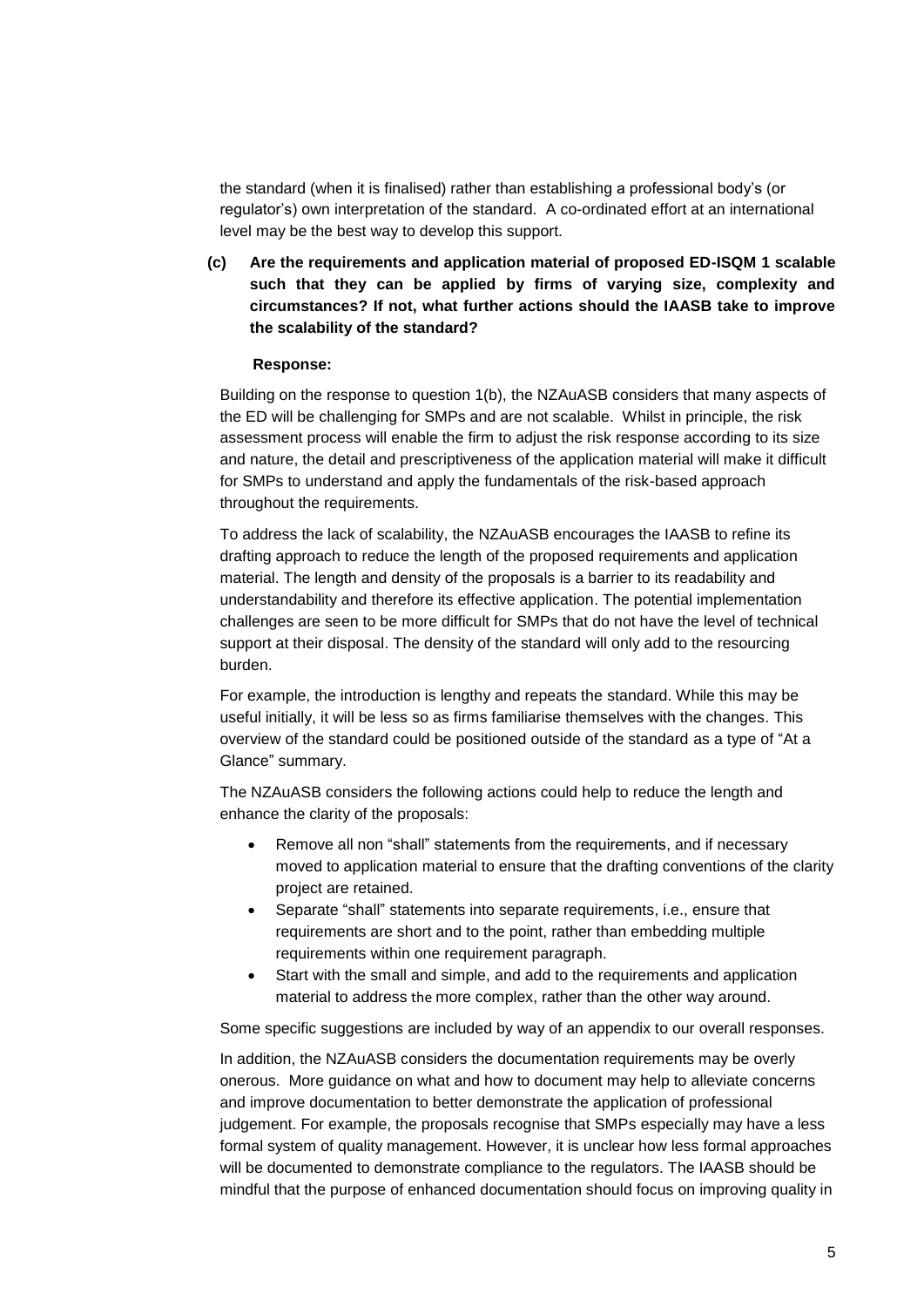the public interest, and providing clarity for both firms and regulators to guide the approach to file review.

## **2) Are there any aspects of the standard that may create challenges for implementation? If so, are there particular enhancements to the standard or support materials that would assist in addressing these challenges?**

### **Response:**

Yes, the NZAuASB considers there are three aspects that create significant challenges for implementation:

- The prescriptive, overly granular quality objectives;
- The requirement for each firm to identify quality risks;
- The requirement to document the quality objectives and then map the quality risk and responses to those risks.

The granularity and prescriptiveness of the quality objectives is of particular concern, and in the NZAuASB's view undermines the benefits of the risk based approach. As noted in our response to question 1(a) above, this seems to result in a hybrid type of riskbased/checklist approach to quality management. The intended application of the riskbased approach may be undermined if the objectives are too prescriptive.

From our targeted outreach, practitioners were also concerned that overly granular objectives that are outcome based will carry the risk that regulatory focus will be unduly on the outcomes (which should be matters for the firm to identify) rather than the quality management process adopted by the firm (which is the appropriate focus of regulatory oversight). The NZAuASB agrees there is some force to this point, which underlines the importance of striking the right balance between principle and prescriptiveness. We would like to see this balance addressed before we need to consider the standard's adoption in our jurisdiction. In the Board's view, the ED does not strike that balance effectively, and this has implications for the prospects of the standard achieving measurable improvements to engagement quality.

The NZAuASB also foresees significant implementation challenges in terms of linking the required responses to the prescribed objectives. We ourselves found this difficult to achieve when preparing for our workshops with the New Zealand constituency. We noted many of the required responses relate to more than one objective and create something of a "spiderweb" of objective, risk and response. We consider this likely to be time consuming and challenging for firms to implement in practice.

The NZAuASB also considers the standard should be clearer about what a firm should do if it does not link a required response to any risk. As noted in the response to question 1(b), practitioners involved in our targeted outreach questioned the value of requiring each firm to perform this exercise for common risks and responses. This supports the suggestion of a "thinking list" of generic risks which SMPs could use to identify their own firm-specific risks that are relevant to their circumstances. This could be supplemented by guidance about the requirement for each firm to identify additional risks where necessary.

The targeted outreach also identified the requirement to document the objective, risk and response as likely to be onerous and time consuming. We were told that implementation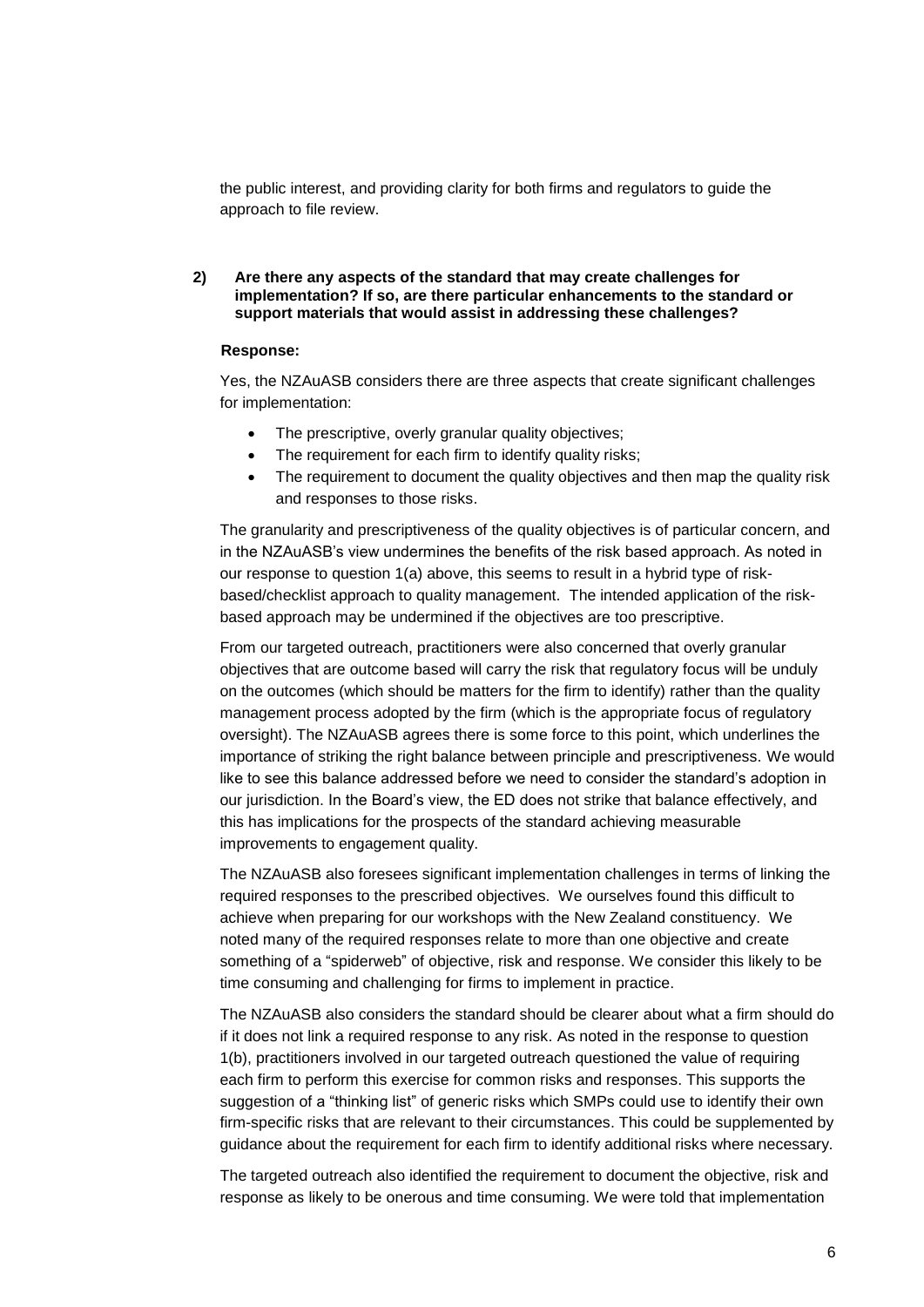guidance to illustrate how such documentation could be prepared would be well received, noting the need for flexibility in the approach, and recognising that the guidance may have to demonstrate a multiple of ways that this could be achieved.

Practitioners raised concern that meeting this documentation requirement may not have any benefit for quality, and instead just become a compliance exercise. We consider there is a balance between the benefit of documentation, and evidencing what has been done, against the cost to do so. Where documentation can assist the firm in developing and confirming the risk assessment, we consider the discipline of documentation may add to the robustness of a firm's system. However, we are concerned that documenting this "spiderweb" of objective, risk and response will be resource-intensive – both when initially implementing the requirements and on an ongoing basis.

As noted earlier, we recommend that the IAASB review the level of detail throughout the proposals, with a view to removing any overly prescriptive requirements and application material that does not demonstrably drive implementation of the relevant requirement to achieve improved engagement quality.

The NZAuASB has identified the following additional implementation challenges:

- The lack of clarity of the requirement, and the absence of any examples, to assist firms to consistently distinguish between a finding and a deficiency. (Refer also to question 12(c).)
- The requirement for periodic performance evaluations of the individual assigned ultimate responsibility and accountability. (Refer also to question 7.) We consider it may be challenging for a firm, especially an SMP, to find the appropriate person to perform such an evaluation. To produce meaningful results, the evaluator would need to have the appropriate authority and be well respected within the firm, including when necessary to be able to challenge the firm's leadership. For small SMPs (including sole practitioners), the requirement may not even be capable of application.

## **3) Is the application material in ED-ISQM 1 helpful in supporting a consistent understanding of the requirements? Are there areas where additional examples or explanations would be helpful or where the application material could be reduced?**

#### **Response:**

The NZAuASB notes that the requirement paragraphs mix requirements and information in the nature of application material. In addition, the NZAuASB considers the proposed application material itself could be condensed significantly by applying a "less is more" approach, ensuring that the inclusion of any application material serves the purpose of clarifying or assisting practitioners to apply the requirements.

The NZAuASB recommends that any proposed application material that has been included with the aim of justifying the approach of, or in effect repeating, a requirement should be removed. This would reduce the length of the standard; reinforce the stated aim of making the quality management approach principles-based; and improve its scalability. In overall terms, it would enhance the readability and understandability of the standard as a whole.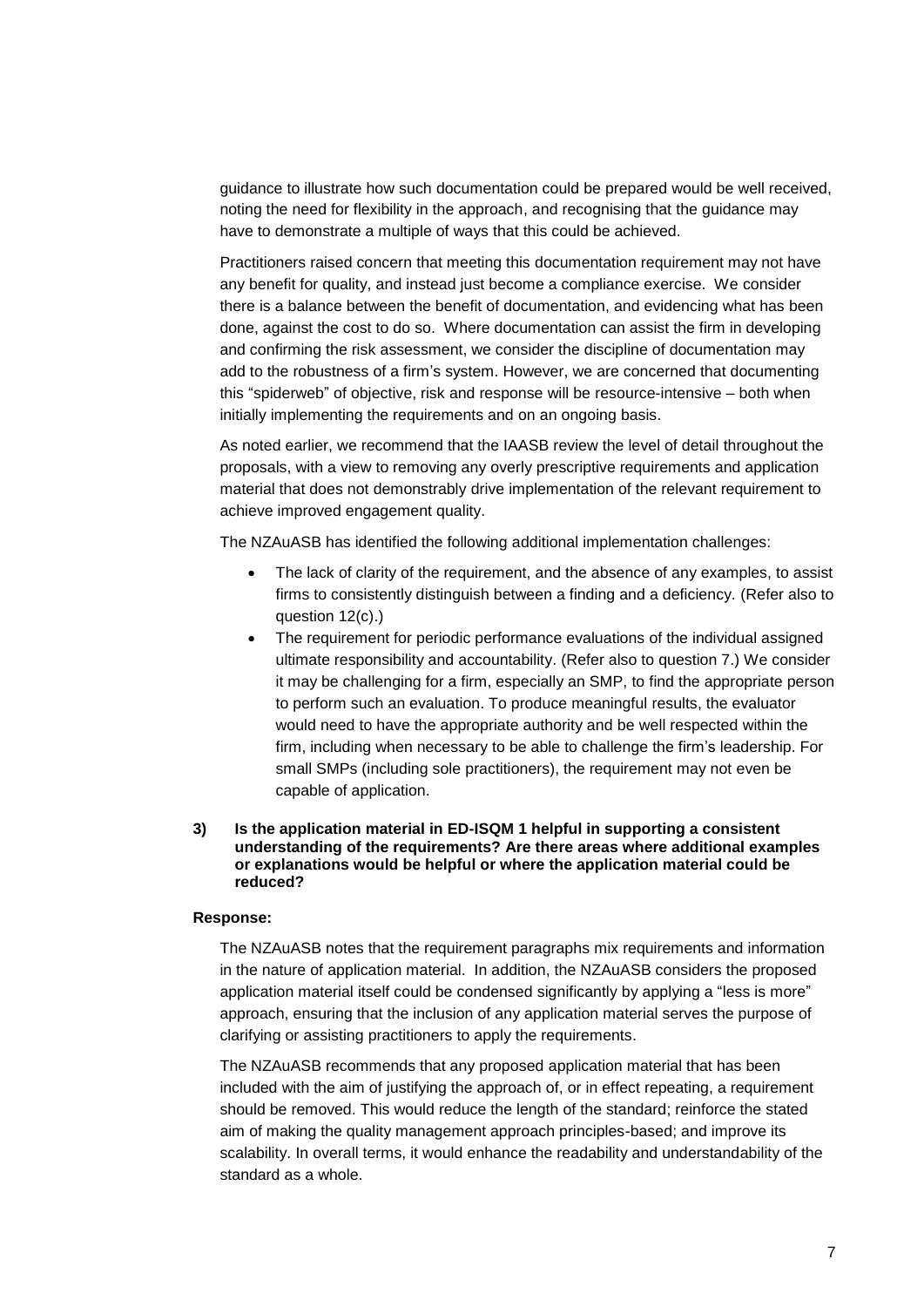As mentioned above, we consider that additional application material that develops a "thinking list" of standard quality risks, that firms may consider for their circumstances would be especially useful.

As noted earlier, more specific suggestions as to where the standard could be shortened are attached by way of an appendix to this submission.

### **II Responses to the IAASB's Specific Questions**

### **4) Do you support the eight components and the structure of ED-ISQM 1?**

### **Response:**

The NZAuASB supports the eight components of the system of quality management, as part of an integrated system. Practitioners who participated in our targeted outreach found it was useful to have the components separately identified, as a useful prompt to get firms started in the process of identifying and managing risks.

That said, we have a question about the value of structuring the proposed requirements and application material around the components, given that the proposals are designed to highlight the integrated nature of the objectives and responses. For example, separating information and communication from the other components seems overly complicated, as information and communication relate to the other components.

It may be more useful to identify the required quality objectives and required responses in a more neutral manner, given that many of the responses may address multiple objectives and risks.

To address concerns of this nature, while recognising the integrated nature of the system, it may be useful for diagrams or an illustrative mapping document to be prepared (possibly separately from the standard) to show the integration while making reference to the eight components.

### **5) Do you support the objective of the standard, which includes the objective of the system of quality management? Furthermore, do you agree with how the standard explains the firm's role relating to the public interest and is it clear how achieving the objective of the standard relates to the firm's public interest role?**

### **Response:**

As New Zealand's national standard setting board, the NZAuASB supports the standard stating the objective of the firm as being to design, implement and operate a system of quality management which, as a key contributor to audit quality, is in the public interest. Capturing this notion is critically important, especially in the current global environment where, in many jurisdictions, there are perceptions of inadequate audit quality and insufficient means of measuring quality in a comprehensive way (including at the firm and engagement level). A strong and measurable system of quality management at both the firm and engagement level has an important part to play in restoring trust in the value of audit.

In particular, the NZAuASB is supportive of an objective that is focused on the process of designing, implementing and operating a system of quality management in the public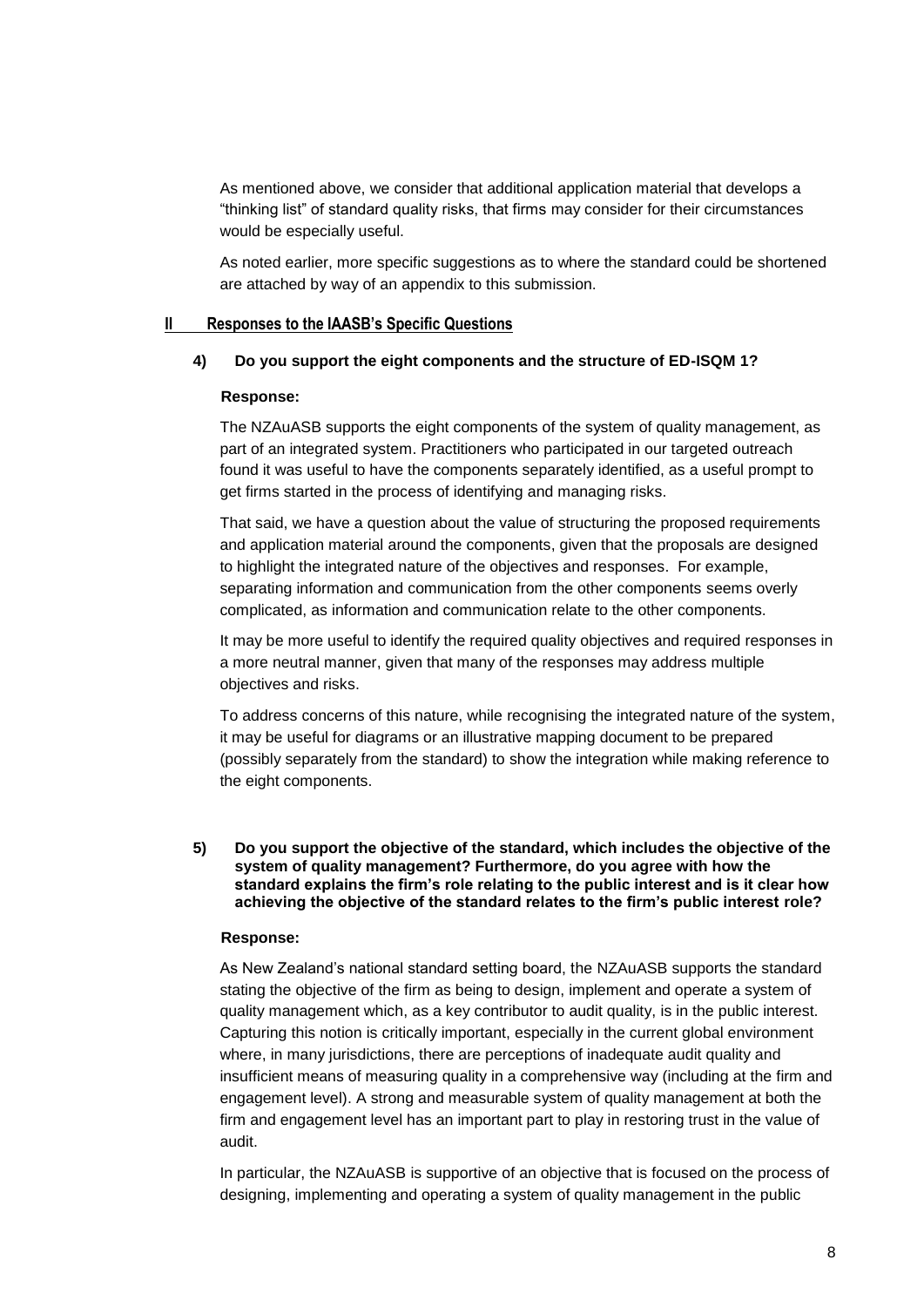interest. In the Board's view it is essential that the standard explains clearly what the firm's public interest role is and provides clarity about the objective of quality management to be achieved. To achieve this, the NZAuASB recommends that the formulation of the objective be more explicit in linking the objective of the firm and the system of quality management to serving the public interest.

In our targeted outreach in relation to ED ISQM 1 with New Zealand firms and practitioners, we heard feedback from SMPs that the objective and scope of the standard could be clarified by expanding on what is meant by related services. It may not be clear to those unfamiliar with the IAASB terminology which of the following are within scope: agreed upon procedures, compilation work, tax services, business advisory services, etc. We recommend that this term is defined.

To ensure that the proposals, as a whole, operate in the public interest, the NZAuASB recommends:

- a clearer articulation of the cost benefit analysis of the risk-based approach to quality management, to ensure that those applying the standard can understand how the benefits outweigh the costs in the public interest. This could be of benefit both to firms and to regulators.
- Avoiding a focus on the outcome of the process. We recommend that both the objective and the requirements within the proposals should focus on the process of designing, implementing and operating a quality management system, rather than on the outcome of the process. We consider there may be unintended consequences of overly granular requirements in the proposals that focus on the outcome of the system of quality management. This is explored further in response to question 6(b).

### **6) Do you believe that application of a risk assessment process will drive firms to establish appropriate quality objectives, quality risks and responses, such that the objective of the standard is achieved?**

### **Response:**

The NZAuASB is satisfied that a risk assessment process ought, in principle, to drive a firm to establish appropriate quality objectives. Those that are well resourced to apply an intensive assessment process ought to be in a strong position to do so using the requirements of the standard. That said, the cost and effort in implementing the new approach even in large and network firms should not be underestimated. The detail and prescriptiveness of many of the proposals may well be a barrier to establishing appropriate objectives. Even for a large firm that is part of a wider network, we are concerned the objectives are overly granular and may not encourage firms to give the objectives sufficient thought. Our concern is magnified in relation to the SMP sector, which makes up the largest proportion of firms in our jurisdiction.

We are particularly concerned that a risk assessment process that requires intensive resources for a smaller firm may be overly burdensome, and therefore not result in the firm identifying appropriate objectives, risks and responses. We consider significant implementation support will be needed to assist SMPs in this task, and also to enable regulators to carry out efficient and effective file reviews.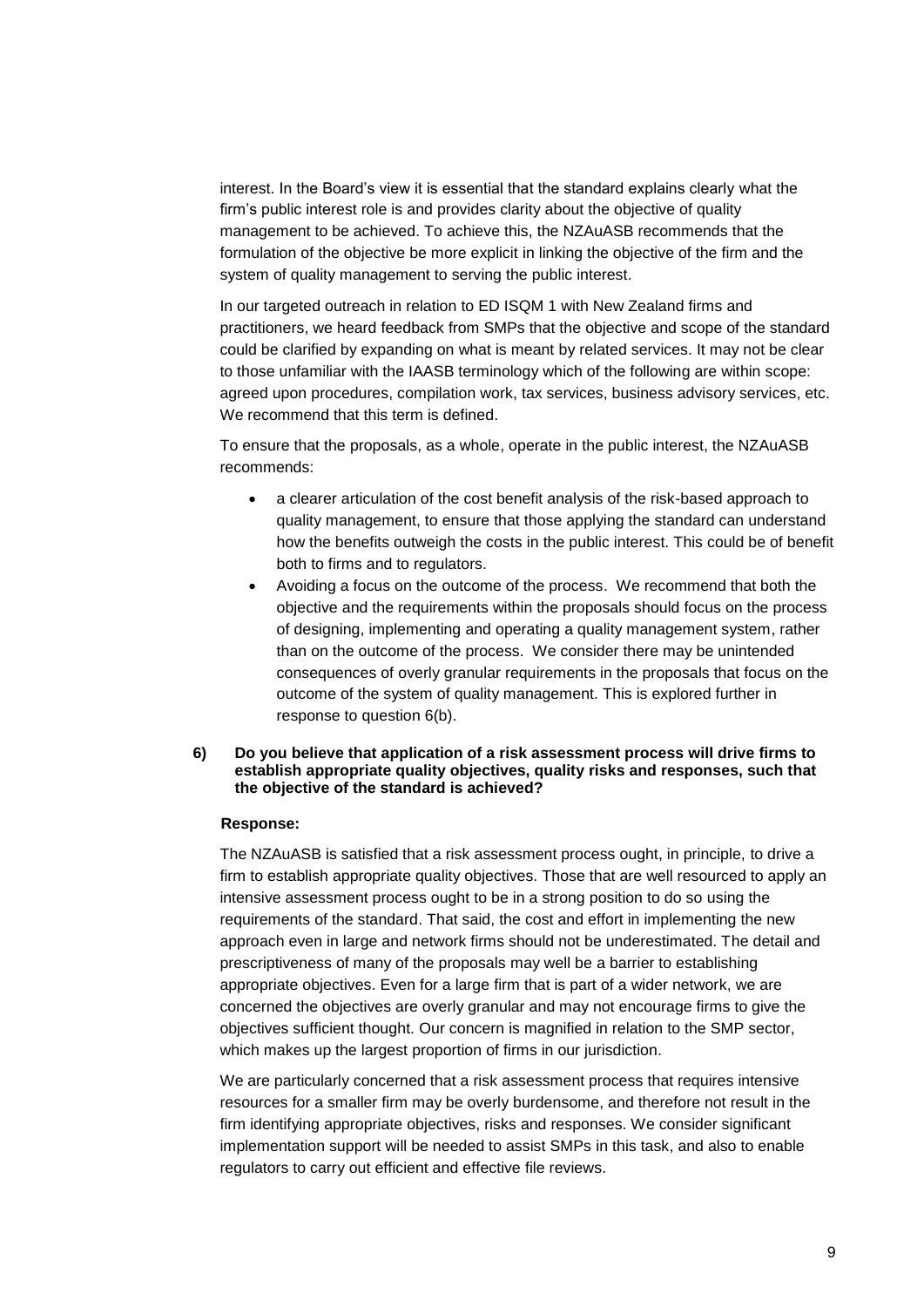## **In particular:**

**(a) Do you agree that the firm's risk assessment process should be applied to the other components of the system of quality management?**

### **Response:**

No, not necessarily. The NZAuASB considers the risk assessment process should be applied to the identified quality objectives, given that the quality risks and responses relate to the objectives rather than the components. This may assist in further emphasising the integrated nature of the risk assessment process.

The risk assessment process does not appear as relevant to the monitoring and remediation component. Rather the identification of a deficiency helps to inform the application of the risk assessment process to the other quality objectives, (i.e., to identify missing objectives, risks or responses, etc).

### **(b) Do you support the approach for establishing quality objectives? In particular:**

- **i. Are the required quality objectives appropriate?**
- **ii. Is it clear that the firm is expected to establish additional quality objectives beyond those required by the standard in certain circumstances?**

### **Response:**

The NZAuASB is concerned the required quality objectives are overly granular. We encourage the IAASB to consider raising the objectives to a less prescriptive level. We consider setting the objectives at a higher level will enhance the implementation of a riskbased quality management approach. Overly granular objectives may encourage a greater emphasis on the outcome, rather than the process itself. This approach may also contribute to a checklist approach (by both firms and regulators), rather than a true risk based approach.

For example, paragraph 23 identifies very specific objectives to address the firm's governance and leadership. The level of specificity enables some mapping between the required responses and the prescriptive objectives. This could have the unintended consequence of limiting the identification of risks. The quality objective for relevant ethical requirements could also be set at a higher level, for example, "The firm shall establish quality objectives that addresses the fulfilment of responsibilities in accordance with relevant ethical requirements", without the prescription detailed in parts (a) to (c). If considered necessary, (a) to (c) could be built into the required responses in paragraph 33.

The NZAuASB suggests it could be clearer in the standard as to when it is expected that additional objectives are necessary. Based on the explanatory memorandum, we understand it is not expected that additional objectives are always necessary, and therefore may expect that in many cases no additional objectives would be established, especially where the objectives are very granular. However, from our targeted outreach and our own deliberations we are not confident of a consistent approach being taken in applying and regulating the approach.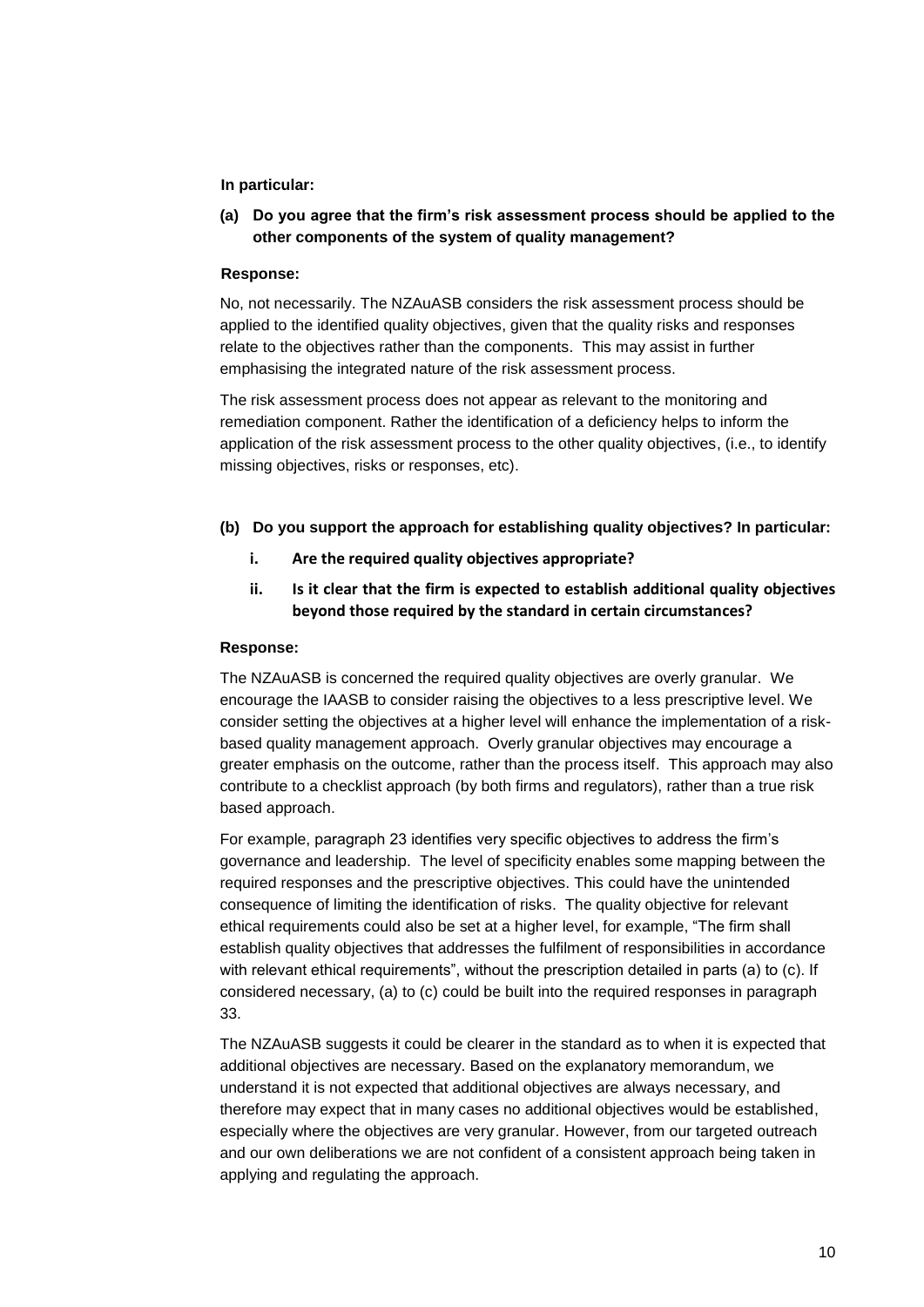# **(c) Do you support the process for the identification and assessment of quality risks?**

## **Response:**

Yes, the NZAuASB agrees in principle with the process for identification and assessment of quality risks. However, this is complicated by the inconsistency in logic, whereby the proposals include required responses with no identified risks. As mentioned above, SMPs have queried the value of requiring each individual firm to perform this process for essentially the same risks. The IAASB may consider adding a "thinking list" of common risks into the standard, based on the responses identified while still retaining the requirement for firms to identify any additional risks. This may also enhance the scalability of the standard.

The NZAuASB is supportive of the requirement to assess the quality risks. Assessing both the reasonable possibility of occurrence and the significance of the effect on the achievement of a quality objective is a useful way both to improve the scalability of the standard and to enhance the robustness of firm's system of quality management. Practitioners we heard from were also supportive of this two-step approach, noting that ranking risks may prove to be a useful tool for the firm's senior management to direct its focus on key risks.

However, concern was raised that the bar for developing a response may be set too low. The Board shares the concern. The application material in paragraph A55 states that having a reasonable possibility of occurring is when its occurrence is "more than remote". This may imply that almost all risks require some response, which may be overly onerous on firms and direct effort away from key risks.

Practitioners noted this assessment is highly judgemental and raised concern that regulators, with the benefit of hindsight, could start to challenge a firm's judgement and assessment about why a risk is unlikely to occur, etc. Practitioners requested that if there are key risks which firms should be responding to, it would be more helpful for the standard to identify those risks, rather than having to debate with regulators at a later stage why a risk was not identified by the firm or was assessed as a low risk not requiring a response.

While recognising the importance of a regulator being able to discuss such matters with a firm during an inspection, the Board agrees that the standard should be clear as far as possible where the responsibility lies for the relevant judgements.

- **(d) Do you support the approach that requires the firm to design and implement responses to address the assessed quality risks? In particular:**
	- **i. Do you believe that this approach will result in a firm designing and implementing responses that are tailored to and appropriately address the assessed quality risks?**

### **Response:**

The NZAuASB considers the approach should result in a firm designing and implementing tailored responses if the intent of the standard is followed. However, the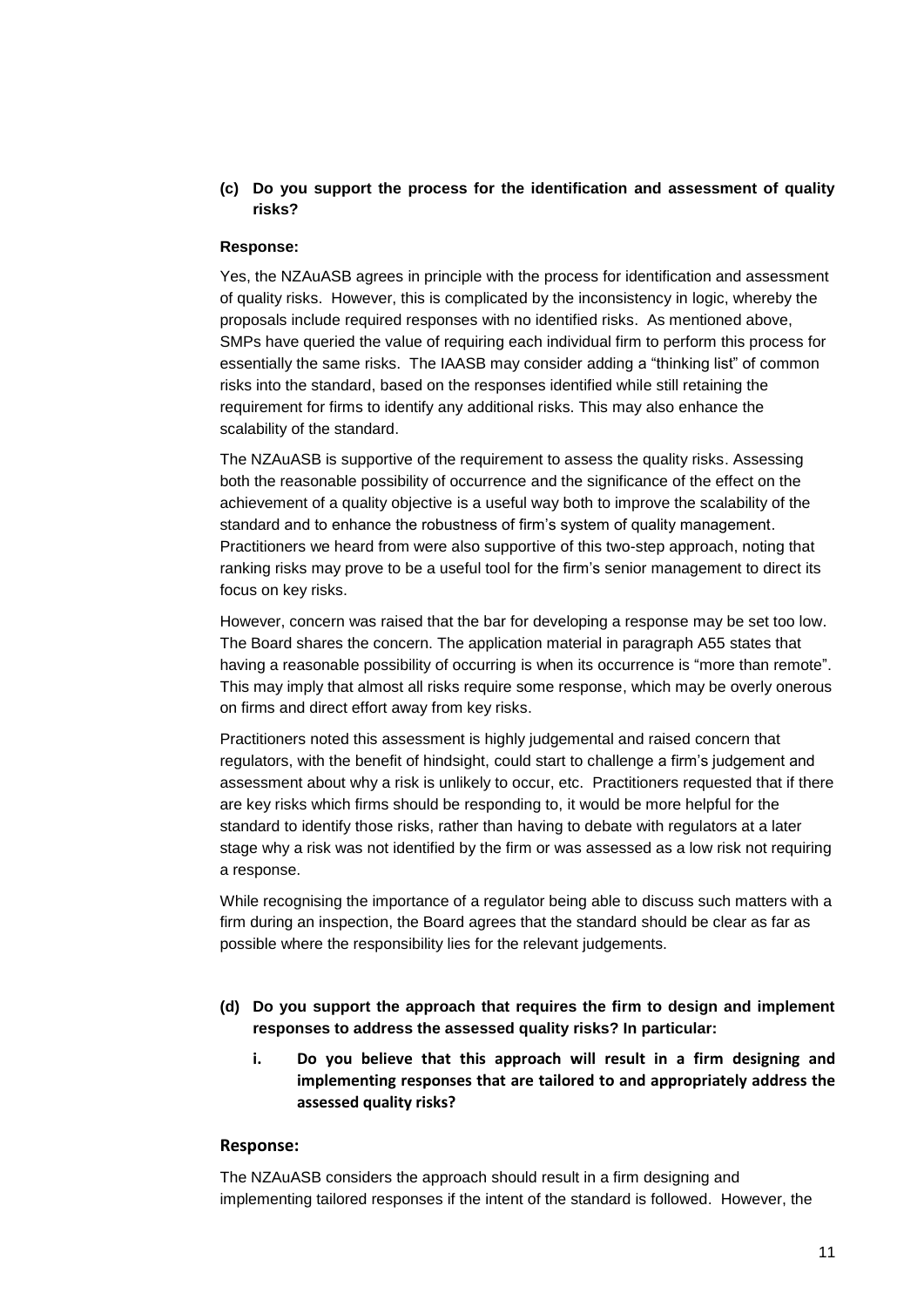NZAuASB is concerned with the amount of prescriptiveness here. By listing the required responses, there is a risk that the standard will encourage firms to take, or continue with, a bottom up approach using a "checkbox compliance" mentality and working backwards to identify risks to meet the prescribed responses. Firms may see this as the quickest way to ensure that it is, or remains, compliant with the standard.

Implementation examples, outside of the standard, may be a useful way to encourage firms (especially SMPs) to think about all relevant risks to their circumstances and thereby meeting the spirit of the standard and ensuring a great level of consistency to the risks to quality.

During our outreach workshops, we asked practitioners to firstly identify risks to the objectives and then as a second step to identify related responses. It was quickly apparent that the risk and response are related. When asked to identify risks, practitioners seemed immediately drawn to a response. The reverse was also true, i.e., that when given the list of prescribed responses, the identification of risks generated new ideas for risks. This suggests that the requirement in paragraph 28, that stresses that the firm shall identify those quality risks before consideration of any responses, will be challenging. While we understand the logic of the IAASB's approach, we think it likely that the starting point for many firms will be to look at what they are currently doing rather than more broadly. This in turn may result in the firm asking why they are doing what they are doing, i.e., using the responses to identify the risks.

The NZAuASB encourages the IAASB to revisit the level of prescriptiveness in the standard, in particular to avoid that type of unintended consequence.

# **ii. Is it clear that in all circumstances the firm is expected to design and implement responses in addition to those required by the standard?**

### **Response:**

Yes, the NZAuASB agrees it is clear in principle that the firm is expected to design and implement responses in addition to those required by the standard. The proposals are less clear as to what would happen if the firm did not identify risks to which there are required responses.

As noted above, a response may relate to more than one risk and more than one objective. Mapping this "spiderweb" of objective, risk and response may be time consuming and challenging in practice. We encourage the use of implementation guidance to illustrate how such documentation could be prepared, and from our outreach we consider this would be well received and reinforce the need for flexibility in the approach (i.e., any guidance may have to demonstrate a multiple of ways that this could be achieved).

**7) Do the revisions to the standard appropriately address firm governance and the responsibilities of firm leadership? If not, what further enhancements are needed?**

**Response:**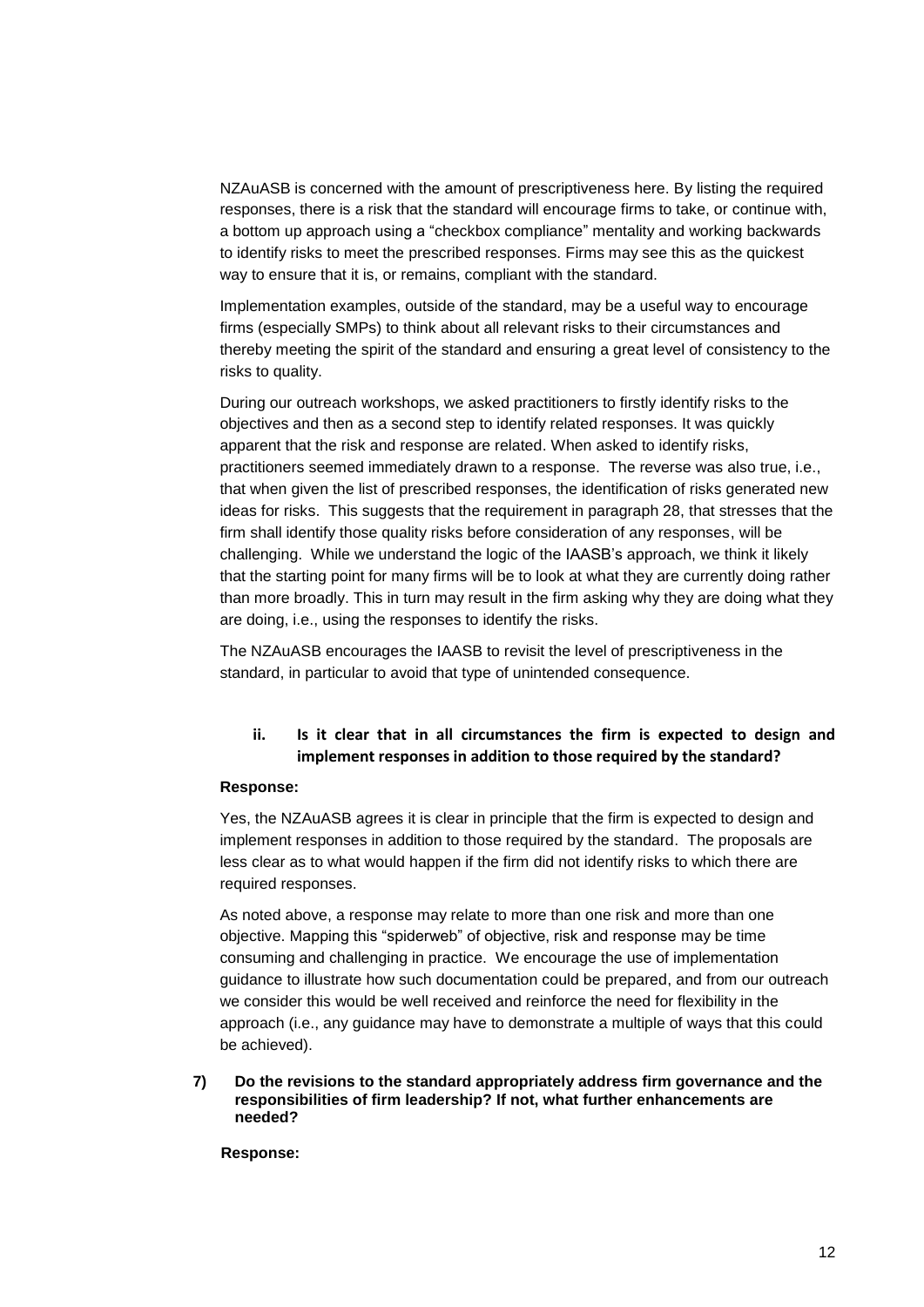The NZAuASB is supportive of expanding the requirements to address the "tone at the top" as part of the firm's system of quality management. However, it is not the role of the standards to prescribe audit firm governance. The NZAuASB cautions against the use of prescription which could be seen to be "telling" firms how to run their business. Trying to define requirements for good governance may also stray outside the mandate of the IAASB and a national standard setting body.

As highlighted above, the NZAuASB has heard that the requirement for periodic performance evaluations of the individual assigned ultimate responsibility and accountability may be challenging in practice. We consider this requirement may also stray into prescribing firms how to manage their human resources. Some firms, especially SMPs, may find it challenging to find the appropriate person to perform such an evaluation. To be meaningful, the evaluator would need to be independent, have the appropriate authority and be well respected to be able to challenge the firm's leadership, and have access to criteria against which such an evaluation would be made. In principle, we think this should be left to the firm to manage as appropriate to its circumstances.

This should be less challenging for larger firms, including those within a network, where such reviews may already occur in practice. For an SMP (especially a sole practitioner), the requirement may be more challenging to apply. We think it likely that liability and other risks may deter practitioners from other firms to perform the role (for example through "peer reviews"); current experience in the New Zealand environment supports this concern.

The NZAuASB also questions whether it is appropriate to guide a firm's performance evaluation policies by highlighting compensation, promotion and other incentives. Measuring good quality is, of course, difficult and we do not think that establishing a link between compensation and quality will necessarily enhance audit quality. One may readily identify the exceptions (e.g., a poor result from a regulatory review, or an independence breach) and penalise a partner for poor performance. However, that may not in itself incentivise or promote good quality. Instead, it may focus behaviour on avoiding being penalised and have the unintended consequences of a focus on compliance rather than quality.

In practice, we think it may also be challenging to document the culture of the firm in order to meet the documentation requirements of the standard.

### **8) With respect to matters regarding relevant ethical requirements:**

**(a) Should ED-ISQM 1 require firms to assign responsibility for relevant ethical requirements to an individual in the firm? If so, should the firm also be required to assign responsibility for compliance with independence requirements to an individual?** 

### **Response:**

In principle, the NZAuASB agrees a firm would assign operational responsibility for both relevant ethical requirements and independence requirements to an individual within the firm. In fact, firms would assign operational responsibility for all components.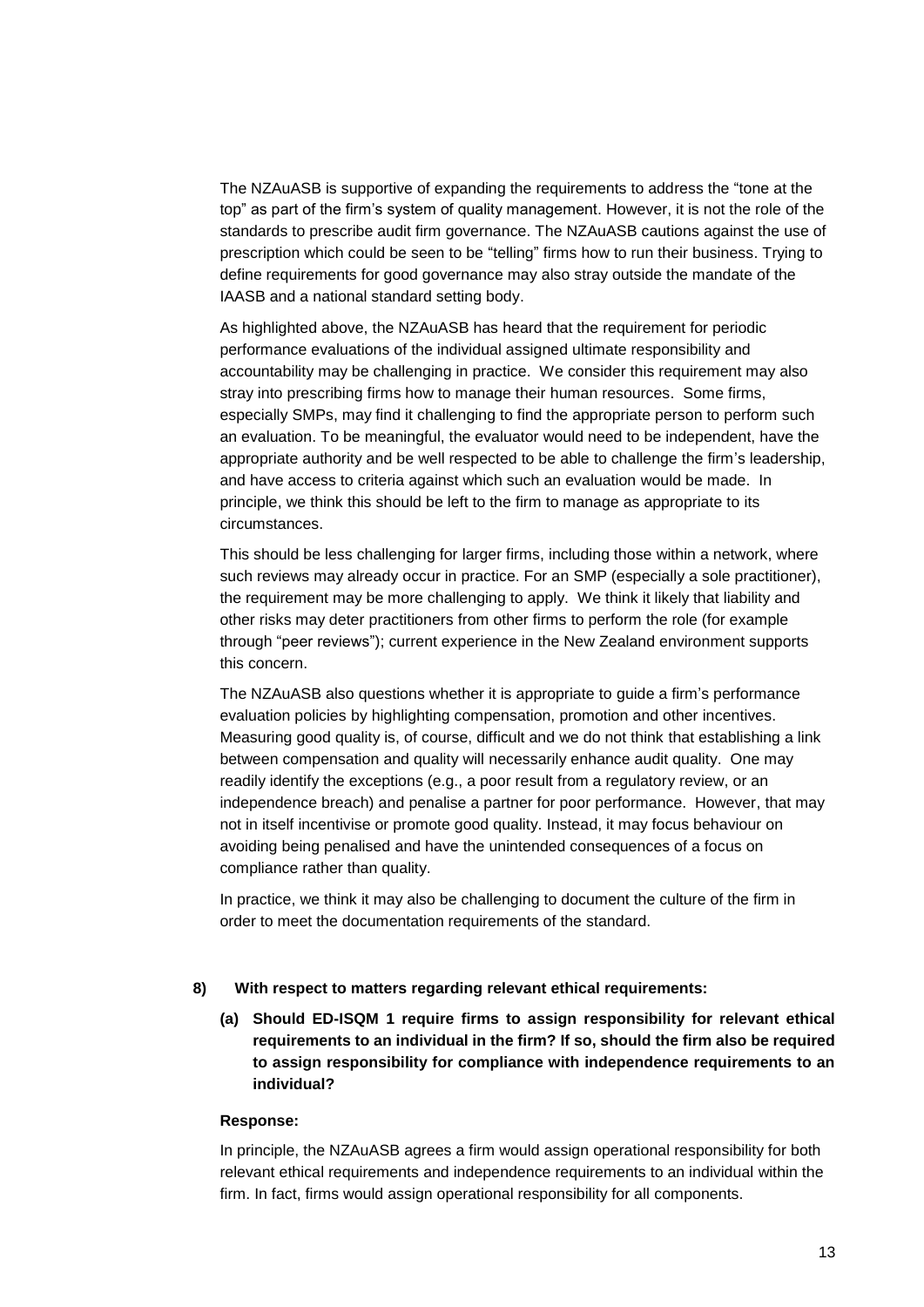However, there is a need for a combined responsibility. Responsibility for compliance with both ethical and independence requirements ultimately lies with each individual. Pushing responsibility down through the whole firm and creating an ethical culture is the challenge in practice, just as it is in any corporate governance situation. Mandating operational responsibility to an individual is important, but careful management will be needed to avoid responsibility or compliance being seen in practice to lie with the relevant individual.

# **(b) Does the standard appropriately address the responsibilities of the firm regarding the independence of other firms or persons within the network?**

## **Response:**

The NZAuASB is pleased that the proposals make it more explicit that the network may be subject to relevant ethical requirements. However, we consider it may be useful to clarify further whether the firm should understand how the independence requirements applicable to the network could affect the firm's system of quality management. Providing an example of when and how this would apply would be useful, such as in relation to a network firm's client acceptance systems. This could address whether a firm is expected to obtain a type of service organisation report over controls over network independence requirements.

Feedback from our targeted outreach suggested that, in practice, firms do make use of the network firm's monitoring reports to inform an understanding of whether the network firm is in compliance with its ethical requirements, including independence requirements. It may be useful for the standard to emphasise the importance of using the results of the network's monitoring activities to inform the firm's own understanding of how the independence requirements applicable to a network firm apply.

## **9) Has ED-ISQM 1 been appropriately modernized to address the use of technology by firms in the system of quality management?**

### **Response:**

The NZAuASB supports the introduction of requirements addressing the use of technological resources, in both the performance of engagements and the operation of the system of quality management, in a principled way.

**10) Do the requirements for communication with external parties promote the exchange of valuable and insightful information about the firm's system of quality management with the firm's stakeholders? In particular, will the proposals encourage firms to communicate, via a transparency report or otherwise, when it is appropriate to do so?**

#### **Response:**

Transparency reporting is not required and is uncommon in New Zealand. The NZAuASB is supportive of the proposed approach, and agrees the proposals may encourage transparency as appropriate, without being too prescriptive.

**11) Do you agree with the proposals addressing the scope of engagements that should be subject to an engagement quality review? In your view, will the**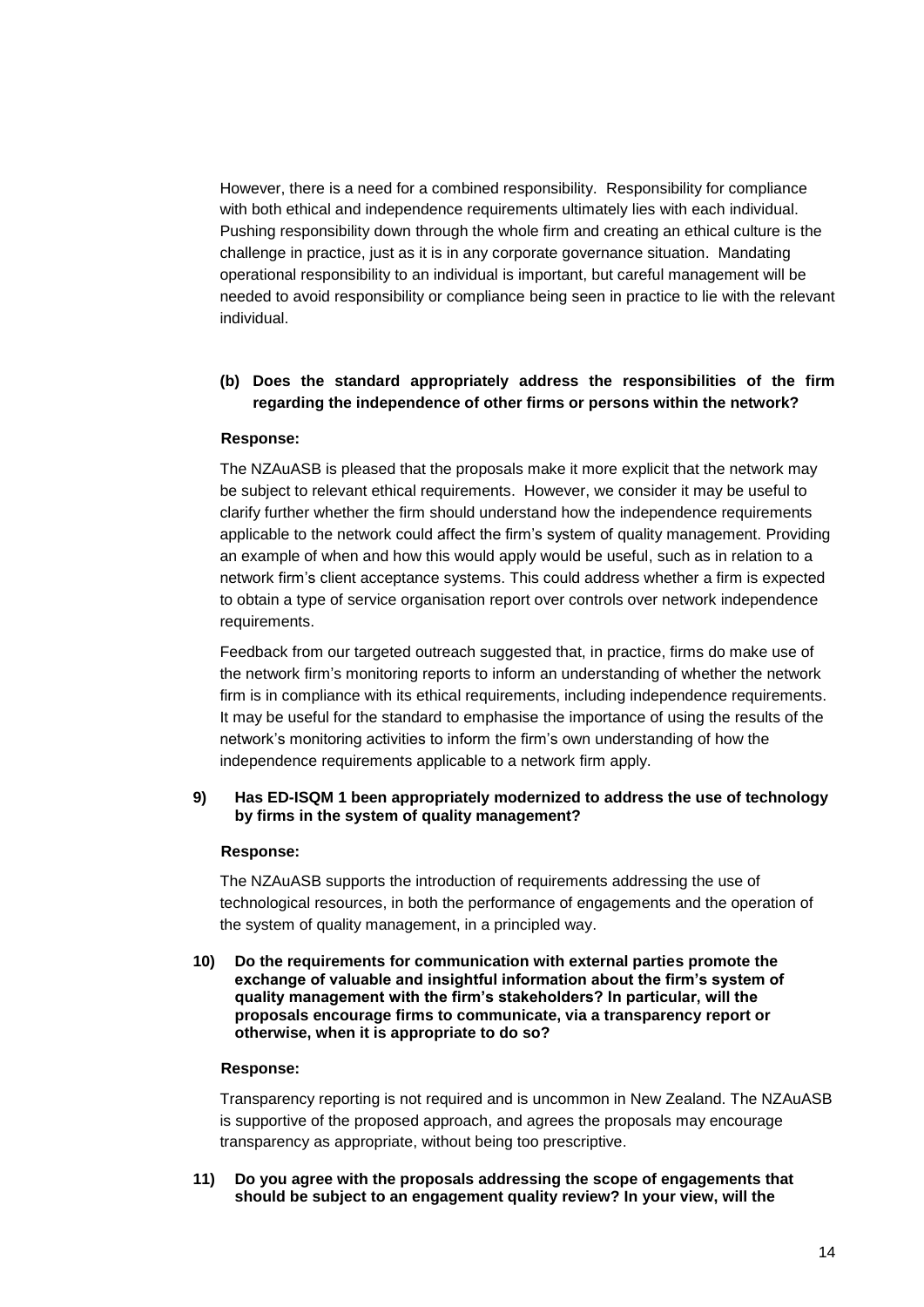## **requirements result in the proper identification of engagements to be subject to an engagement quality review?**

### **Response:**

The NZAuASB is supportive of broadening the requirements for an engagement quality reviews (EQR) more broadly than listed entities. This is consistent with amendments already made by the NZAuASB when adopting extant ISQC 1 in New Zealand. Specifically, the NZAuASB is supportive of reference to an EQR required by law or regulation. New Zealand stakeholders were generally supportive of introducing a reference to the public interest in determining the scope of the EQR requirements.

However, the NZAuASB recommends that the IAASB and IESBA align terminology. The concepts of a "public interest entity" and "entities of significant public interest" are very similar, and may introduce unnecessary confusion in practice. The application material for firms to consider in the Code of Ethics and the application material in ED ISQM 1 also cover similar entities. We recommend that either the same terminology is used or, if it is intended that the meaning is different, the IAASB should clarify further in ISQM 1 how the application of these terms is expected to differ in practice, to ensure they are appropriately and consistently applied in the context of ISQM 1.

We also note that IESBA has included a new project to consider the definition of listed entity and public interest entity in its Strategy and Work Plan 2019-2023. We encourage the IAASB and IESBA to continue to collaborate on these terms with a view to aligning terminology where appropriate or clarifying differences in terminology as needed.

- **12) In your view, will the proposals for monitoring and remediation improve the robustness of firms' monitoring and remediation? In particular:**
	- **(a) Will the proposals improve firms' monitoring of the system of quality management as a whole and promote more proactive and effective monitoring activities, including encouraging the development of innovative monitoring techniques?**

### **Response:**

Yes, the NZAuASB considers that expanding the monitoring requirements to cover all aspects of the system of quality management as a whole may promote a culture of continuing improvement, and therefore promote proactive and effective remediation activities. We have heard this is already happening in mid-sized to larger practices but formalising this as a new requirement is likely to encourage innovative techniques.

**(b) Do you agree with the IAASB's conclusion to retain the requirement for the inspection of completed engagements for each engagement partner on a cyclical basis, with enhancements to improve the flexibility of the requirement and the focus on other types of reviews?**

### **Response:**

Yes, the NZAuASB agrees there should be a requirement for the inspection of at least one completed engagement. However, there is a need for additional implementation material to assist SMPs to comply with this requirement.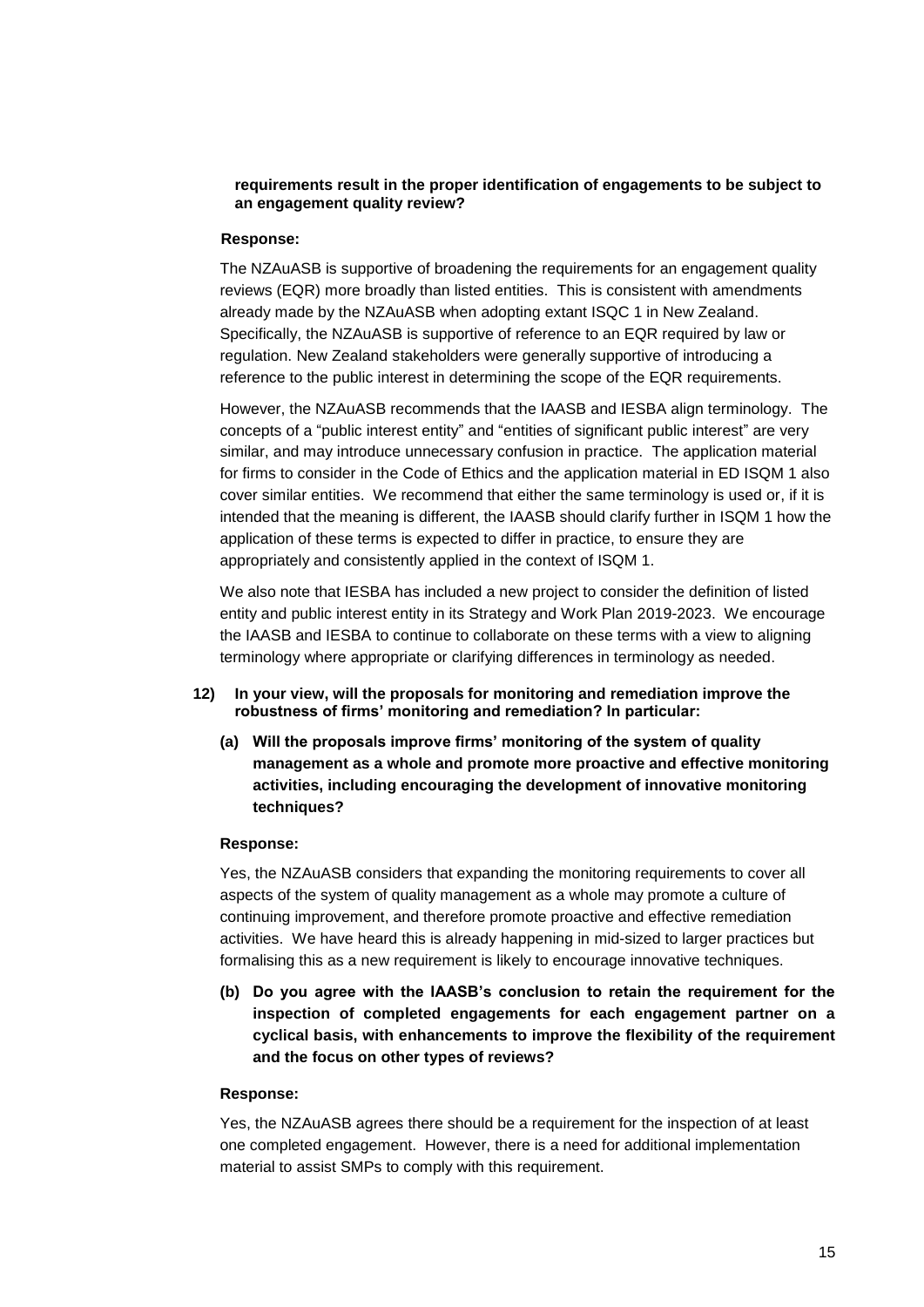Paragraph A167 states that external inspections are not a substitute for the firm's internal monitoring activities but may inform those activities. In practice it will be a challenging to find appropriately experienced people to perform this review. While this is an existing requirement, it is one that many SMPs currently fail to meet. Practical solutions may be to allow for SMPs to perform inter-firm reviews (although as noted earlier there are liability and other factors which could deter firms from doing this), or alternatively to allow for a completed review by an external regulator or (in the public sector) by the office of the Auditor-General (or equivalent) to meet this requirement. Practical implementation to assist SMPs is likely to be well received.

We recommend that the statement in paragraph 45 that inspections may include inprocess reviews should be moved to the application material, as this is not strictly a requirement. The idea of an in-process or "hot review" is something that is happening in practice in New Zealand, and our targeted outreach indicated that it works well and can enable timely corrective action to be taken. However, if this is not required, and may not replace the inspection of a completed engagement, we recommend this should only be referenced in application material.

# **(c) Is the framework for evaluating findings and identifying deficiencies clear and do you support the definition of deficiencies?**

### **Response:**

No, the NZAuASB considers the distinction between a finding and a deficiency could be clarified further. Illustrative examples of what would be a finding versus what would be considered to be a deficiency would be helpful. This is particularly important given that firms will be required to respond in different ways. To promote consistency in practice, the standard should include a clear expectation as to when a root cause analysis is expected.

It is unclear when a finding would not be a deficiency, especially in paragraph 51(b): i.e., when a finding related to an inappropriate report would not be considered a deficiency. It could also be made clearer that paragraph 51 applies to findings and not deficiencies.

Paragraph A180 states that the firm's policies or procedures for the nature, timing and extent of the procedures to investigate root causes "… may include whether the deficiency …indicates a trend or systemic issue". Practitioners noted during our outreach that the root cause analysis would need to be performed in order to determine whether the matter is systemic.

Practitioners were also concerned that a root cause analysis may be required in order to determine whether the issue is a deficiency. The NZAuASB sees merit in this point, and considers the language could be clearer here to clarify that a root cause analysis is not required to be performed for all findings; rather, firms' policies or procedures should address when a root cause analysis is appropriate. In practice, firms may be performing root cause analysis on findings categorised as "high", i.e. those findings for which there is a high risk of a material misstatement occurring. They may also choose to analyse "medium" findings.

**(d) Do you agree with the new requirement for the firm to investigate the root cause of deficiencies? In particular:**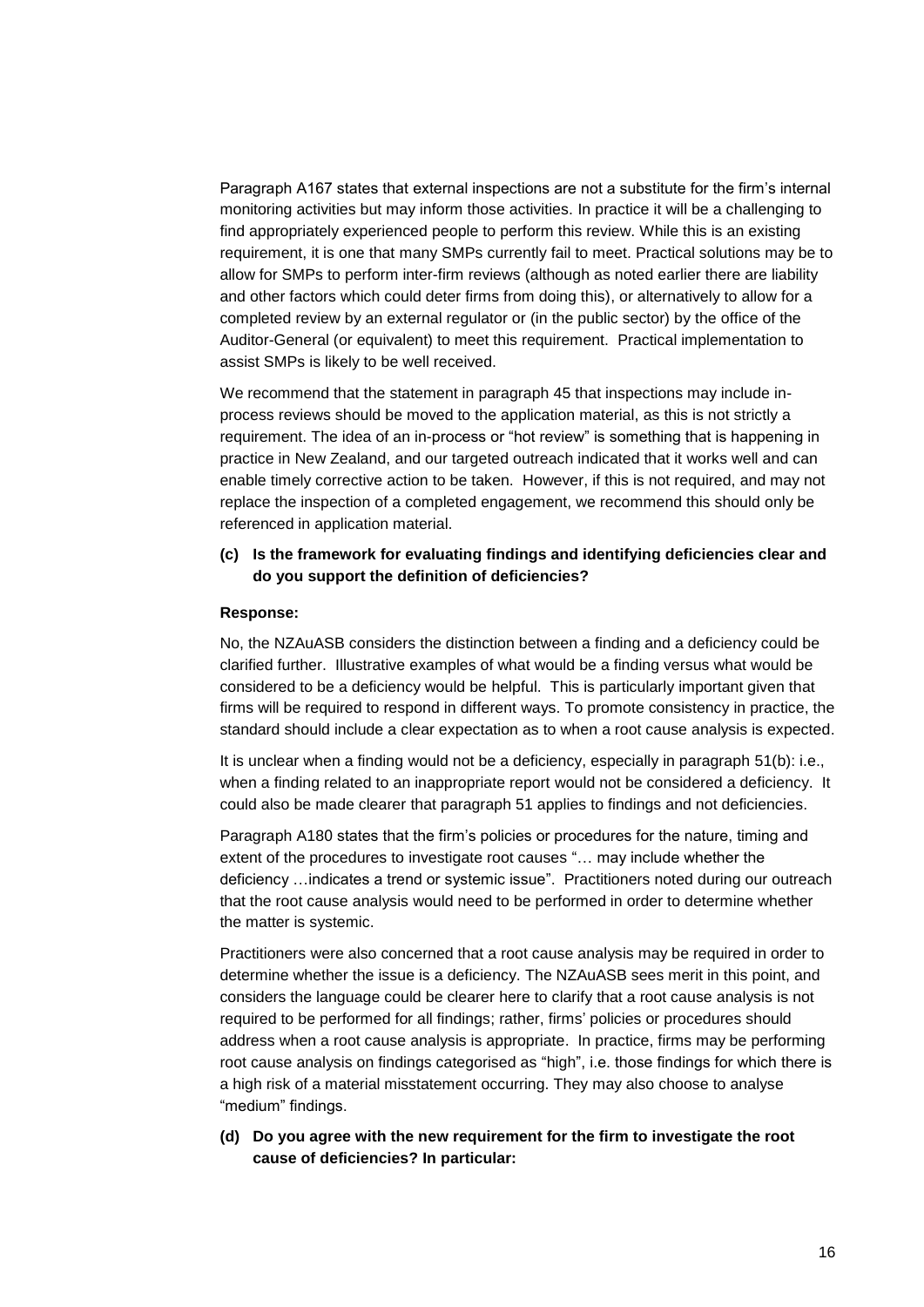- **i. Is the nature, timing and extent of the procedures to investigate the root cause sufficiently flexible?**
- **ii. Is the manner in which ED-ISQM 1 addresses positive findings, including addressing the root cause of positive findings, appropriate?**

## **Response:**

Yes, the NZAuASB agrees with the new requirement and considers this is making explicit what is (or should be) happening implicitly. Practitioners raised concern with us that there is already external guidance on performing a root cause analysis, prepared by others, that would appear to go beyond the requirements of the proposals. For this reason, we agree that it would be useful for the standard to explicitly address the root cause analysis. However, additional application material is needed to assist firms, especially SMPs and sole practitioners, to apply and evidence this analysis.

**(e) Are there any challenges that may arise in fulfilling the requirement for the individual assigned ultimate responsibility and accountability for the system of quality management to evaluate at least annually whether the system of quality management provides reasonable assurance that the objectives of the system have been achieved?**

### **Response:**

The NZAuASB considers there are challenges to fulfilling the requirement. Requiring the individual(s) to evaluate the system of quality management for which they are ultimately responsible may not achieve much to enhance quality, unless this evaluation can be supported by information gathered from other individuals. This may be more practicable for larger firms but may not be as effective for SMPs where the individual(s) evaluating the system of quality management are also involved in the engagements that are performed.

### **13) Do you support the proposals addressing networks? Will the proposals appropriately address the issue of firms placing undue reliance on network requirements or network services?**

#### **Response:**

Yes, the NZAuASB is supportive of the proposals to ensure firms understand the network requirements or network services and the effect they have on the firm's system of quality management, so as to emphasise that the firm is responsible for its own system of quality management. We consider this may assist to reduce any apparent undue reliance on network requirements or network services.

However, the NZAuASB does consider this may pose implementation challenges, as firms work to identify what further information is required from the network and what actions to implement when determining the impact of the firm's system of quality management.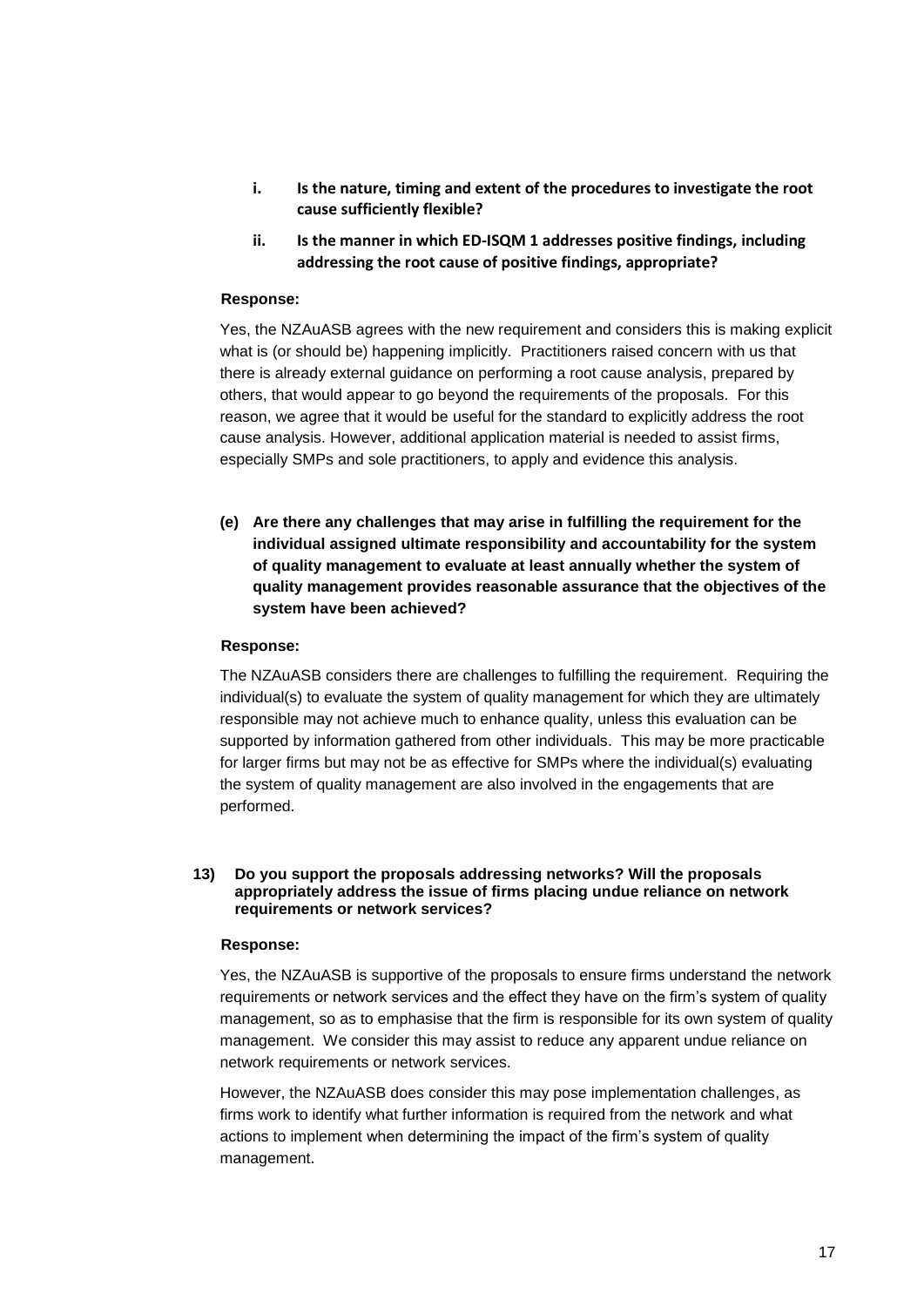## **14) Do you support the proposals addressing service providers?**

### **Response:**

The NZAuASB is supportive of the proposal for the firm to determine the appropriateness of the use of resources provided by service providers. However, we consider this may be onerous for SMPs which outsource their audit methodology and, ultimately, their system of quality management to an external service provider.

Many SMPs in New Zealand rely on one software programme for their audit methodology to perform their audit engagements. We are aware that the programme also covers, in essence, the requirements of ISQC 1. Further clarification around what each firm is expected to do in relation to using such software may assist SMPs' transition to the new standard.

In addition, it may be useful to clarify the examples of the types of IT software providers that could be used, i.e., those that develop specific audit methodology as opposed to more general applications like Excel.

### **15) With respect to national standard setters and regulators, will the change in title to "ISQM" create significant difficulties in adopting the standard at a jurisdictional level?**

#### **Response:**

In New Zealand, the XRB has adopted ISQC 1 but amended the scope as appropriate for its mandate, limited to assurance engagements. The XRB standard was renamed Professional and Ethical Standard 3 (Amended) *Quality Control for Firms that Perform Audits and Reviews of Financial Statements, and Other Assurance Engagements* i.e., the XRB has not adopted the title "International Standard on Quality Control".

The change in title from ISQC to ISQM is unlikely to have an impact for the XRB as it will continue to issue this standard as part of the Professional and Ethical Standards. The NZAuASB intends to adopt the new title amended for its mandate *Quality Management for Firms that Perform Audits or Reviews of Financial Statements, or Other Assurance Engagements.*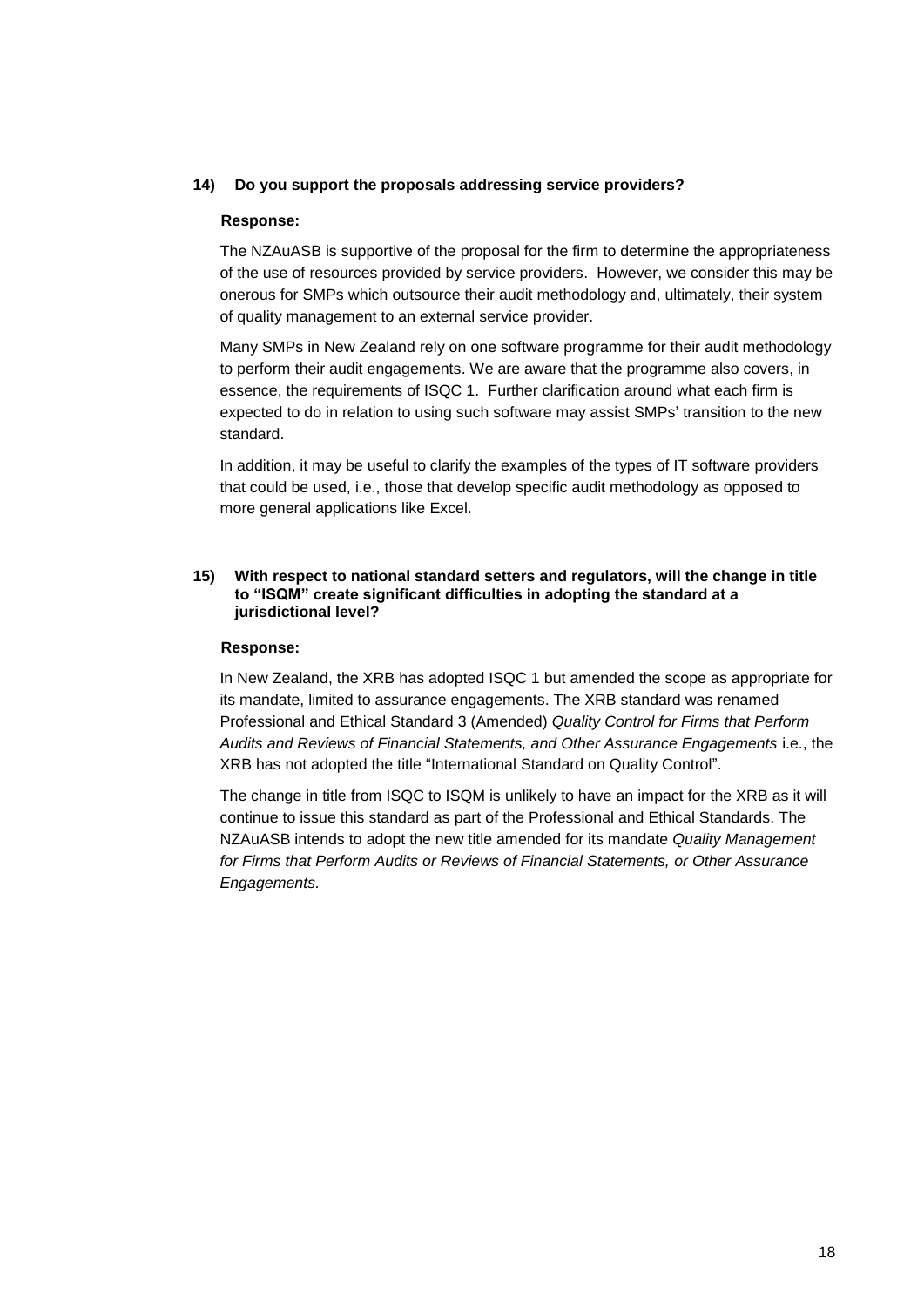# **Appendix**

## **NZAuASB suggestions for shortening the standard to enhance readability and understandability**

## *Remove non "shall" statements from the requirements*

- i. Para 22. Remove the second sentence "The requirements are designed to enable the firm to achieve the objective stated in this ISQM. The proper application of the requirements in this ISQM is expected to provide a sufficient basis for the achievement of the objective of this standard." Neither of these sentences are requirements. It is superfluous to state that the requirements enable the firm to achieve the objective.
- **ii.** Para 45 Engagement inspections may include the inspection of in-process or completed engagements, this is better positioned in application material as it is not required.

## *Caution against overly granular requirements*

a) Para 41(c). Consider whether (i)-(iv) could be factors to consider in application material rather than a prescriptive list of parties.

## *Less is more approach for application material*

- a. A26 not application material to assist in how to establish an appropriate culture, rather is explaining why it is important. Could condense and combine A26-A28.
- b. A31 –It is not clear how this helps explain the objective. Firms can arrange themselves in various ways, and the standard does not have to give them permission to do so?
- c.  $A32 -$  how does this link to QM it is stating the obvious that firms will have different leadership structures based on their size, etc. How does this help?
- d. A33 sounds like a debate around which component you classify things in which does not really matter. Rather need application material on what/how this looks like.
- e. A34 repeats 20(a). Not very helpful
- f. A35 sounds like telling the firms how to plan?
- g. A36 why repeating A32? as above A32 is not very helpful and this just repeats it.
- h. A38 sentence "in addition to assigning responsibility for compliance with independence requirements and the monitoring and remediation process" is repeating the requirement – condense?
- i. A39 how does this help surely the firms can add more anywhere?
- j. A41 why is the standard setting out the consequences of performance evaluation for the leadership of the firm.
- k. A44 first sentence superfluous establishing policies or procedures for dealing with complaints supports the firm's commitment to quality. This would not be a requirement if it did not do so. Does not help in any way, rather is a justification. Delete.
- l. A44 what about failure to meet expectations?
- m. A45 unclear why this cross reference is here?
- n. A72 given there is already references to the IESBA code in para A67 why need to repeat the conceptual framework here? (Same as A74) Cannot summarise the Code in a few para – have to comply with all of it, so why try to include a few excerpts?
- o. A154 is justification (or benefits from) not application- suggest delete
- p. A155 how does this help. Is the purpose to highlight the need for professional judgement or highlight matters to consider.
- q. A157 sounds like a debate about which component does it really matter which component it is in? How does effort in fitting responses into components promote audit quality? Is it not better to focus on making sure the responses happen?
- r. A171 why repeat A65 and the IESBA Code? Suggest condensing to example to illustrate the threat or consider whether this is included in the IESBA Code rather?
- s. A178 why repeat the requirement. Why repeat A174?
- t. A179 why lay out the justification for the requirement? That does not really help in application, i.e. how to perform not why perform?